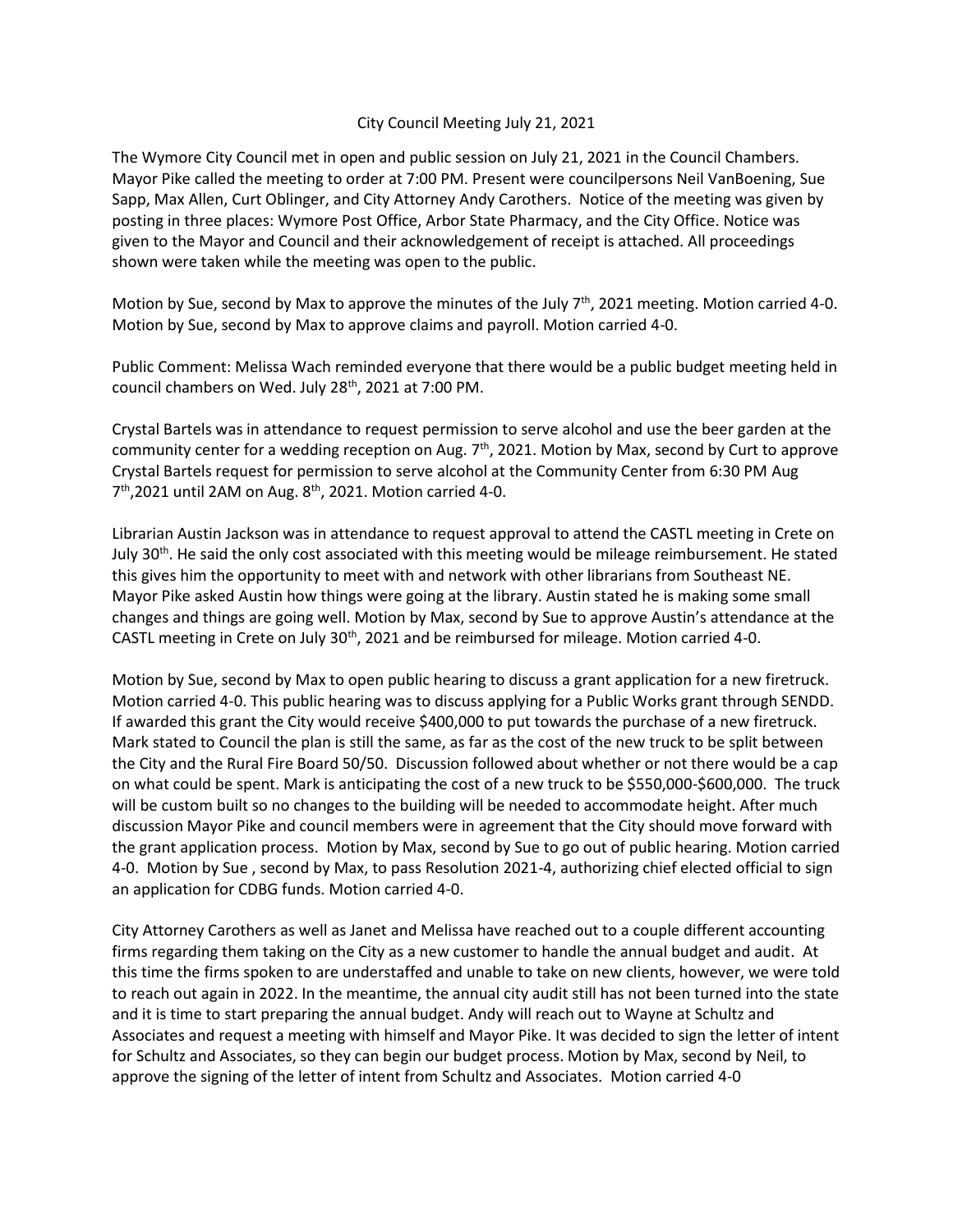Chief Shepardson was unable to attend meeting and asked that the Wymore PD Range Request be removed from the agenda.

Tim Sedlacek shared information with the council about Zito Media's franchise fees. We have not had a signed contract with them for 2 years, therefore they are currently not paying franchise fees. We are unsure how many customers they currently have in the area and the current percentage of franchise fees we are receiving from other companies. We will get current information to Andy on the number of customers and other franchise fees we are receiving. He and Tim will work on this and come back to council with suggestions on how we should move forward.

Melissa reported that the City will be receiving State and Local Fiscal Recovery Funds, also known as ARPA funds, which are to be used to aid cities in recovery efforts after COVID. The City received \$118,227.81 in funds in July and will receive a matching payment next year sometime. The federal government has outlined numerous guidelines for cities to follow when determining the best use of funds, and the city has until the end of 2024 to have a plan for a project in place.

The City received a request for council approval of a new regional manager at Casey's. Krystal Carter was presented for approval. Andy suggested the Wymore PD do a background check and we table approval until the next meeting.

Motion by Max, second by Sue to approve Ordinance 664. City Attorney Carothers read for the  $3^{rd}$  and final time Ordinance 664. Motion carried 4-0.

Chief Shepardson was unable to attend meeting, but asked Officer Schachtschabel and part time officer Mark Meints to present information on the purchasing of a 2017 used patrol vehicle. The 2008 Crown Vic (blue car) is unreliable and unsafe and is no longer being driven. The white patrol car has been needing multiple repairs that are beginning to add up. Chief Shepardson found a 2017 used patrol vehicle that is federal surplus and for sale in Lincoln. The asking price is \$17,500, which he has in his budget. Since the car is already outfitted as a patrol car very little needs to be done for it to go into service. Chief Shepardson and Councilperson Oblinger test drove the vehicle. Council agreed that since he has the funds available in his budget, he should try to negotiate a price and purchase the patrol car.

Discussion was held on what should be charged for someone to rent the new concessions building at McCandless. The building will not be available for rent during baseball season. There will be more discussion, in the near future, about who will maintain the rental calendar and be responsible for getting paperwork signed. The park board has suggested a \$75 rental fee, which is the same amount as renting the park house. Andy will draw up a rental contract and present it to council at a future meeting.

Tim gave the city council an update on the downtown street light project. He had met with Keith Gilmore recently to go over the project and get some cost ideas for the project. Tim shared with council the initial numbers Gilmore has put together. No decisions are being made at this time. Time would like some guidance from council on if they want to do the project in parts or all at once.

Andy gave a brief update on dilapidated buildings. One building has been condemned and the notice of that should be served to the residents of that building soon. Mayor Pike suggested the City look into a possible purchase of a trackhoe which could help with building demolition in the future. Would be easier